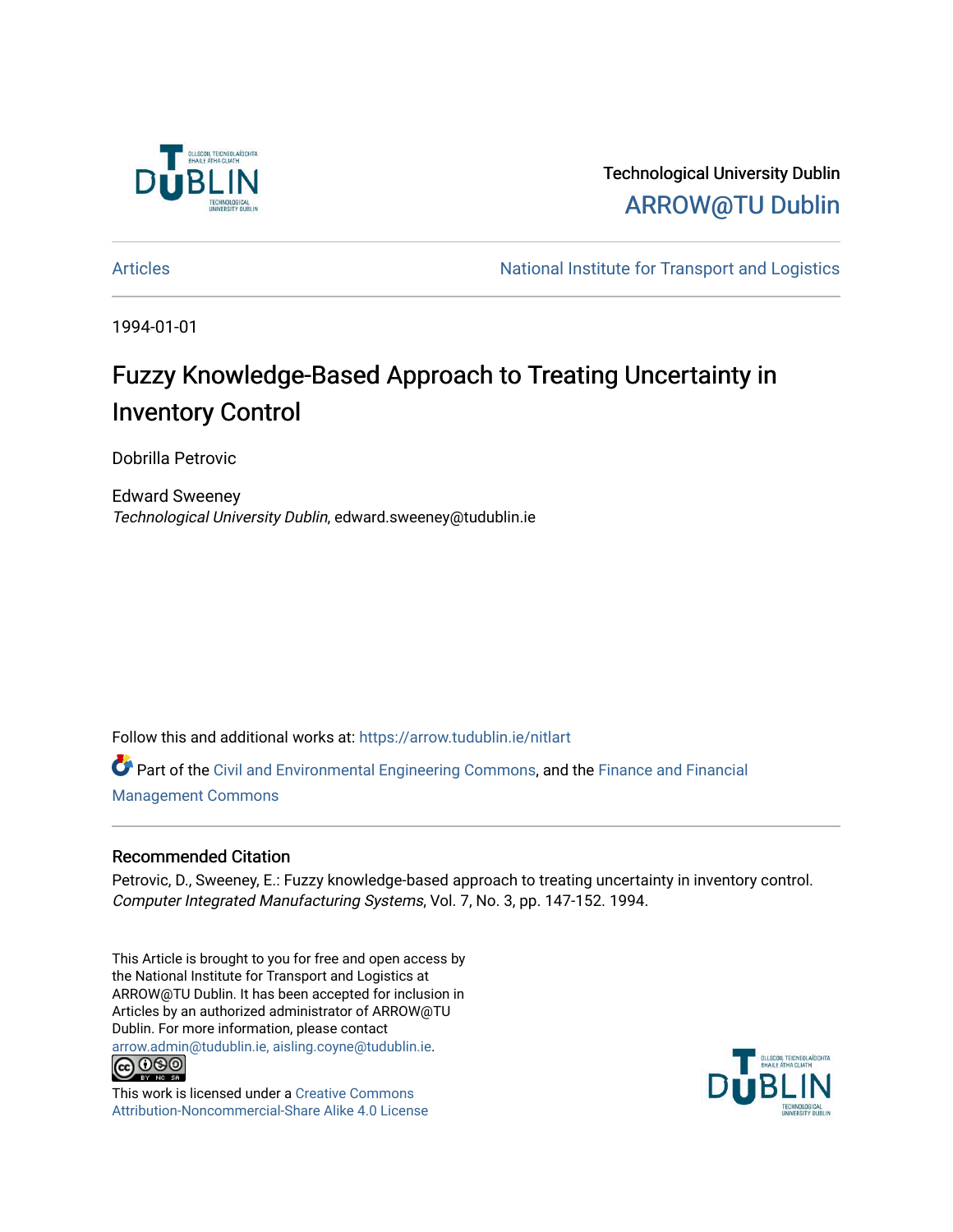## Fuzzy knowledge-based approach to treating uncertainty in inventory control

### Dobrilla Petrovic\* and Edward Sweeney

Invenory control in complex manufacturing environments encounters various sources of uncertainity and imprecision. This paper presents one fuzzy knowledge-based approach to solving the problem of order quantity determination, in the presence of uncertain demand, lead time and actual inventory level. Uncertain data are represented by fuzzy numbers, and vaguely defined relations between them are modeled by fuzzy if-then rules. The proposed representation and inference mechanism are verified using a large numbers of examples. The results of three representative cases are summarized. Finally a comparison between the developed fuzzy knowledge-based and traditional, probabilistic approaches is discussed.

#### Keywords: inventory control, fuzzy set, knowledge-based system, approximate reasoning

A large number of production and inventory models have been developed in the past 40 years, ranging from the simple extensions of classical EOQ (economic order quantity) to complex multi-level inventory models, and from deterministic to stochastic models that represent and operate with uncertain data. The significant differences between models' performances for deterministic and uncertain environments are indicated in the literature. In inventory management, uncertainty arises both in the market place and during the production cycle. In the real world they often occur simultaneously. Demand uncertainty arises due to the possible changes in the order date or in the quantity specified. Supply uncertainty can be caused by a number of factors. For example, supplier lead times could be different from those planned for, or the quantity delivered by vendors could be less than the quantity ordered due to limited availability.

 Conventional approaches for treating uncertainty in inventory control are focused on probability theory. It offers a strict, well developed and mathematically attractive apparatus. Despite the large number of models developed that involve probability concepts, there still exists a gap between theory and practice. Some of the problems in their applicability in real inventory problems can highlighted as follows:

- 1. Uncertain data that describe inventory stock are represented by random variables. Very often, to maintain analytic tractability, three classes of assumptions are made: (a) particular form of the distribution (usually, uncertain demand is modeled by normal, lognormal, Gamma or Poisson distribution); (b) parameters of the distribution are known; and (c) stationarity is assumed, even when parameters are really changing with time or special distributions are used for intermittent or erratic data.
- 2. To combine various uncertain data, complex distributions are included. For example, daily demand is often modeled by a compound distribution consisting of binomial probabilities of demand occurring on any day and normally distributed quantities when demand occurs. Also, if random varibales are uncorrelated, a bivariable distribution is defined. For example, the resultant lead time demand per unit time distribution is made up of a demand per unit time distribution is made of a demand per unit time distribution interacting within lead time distribution. Those combinations of uncertain data inevitably lead to complex formula and calculations.
- 3. Modern inventory sock includes a large number of item types. As a result, the amount of required data and computing time for complex procedures are both increased. The problem is usually solved by introducing some assumptions. At the same time, it influences the applicability of the model and reduces the cases for which the model could be successfully used.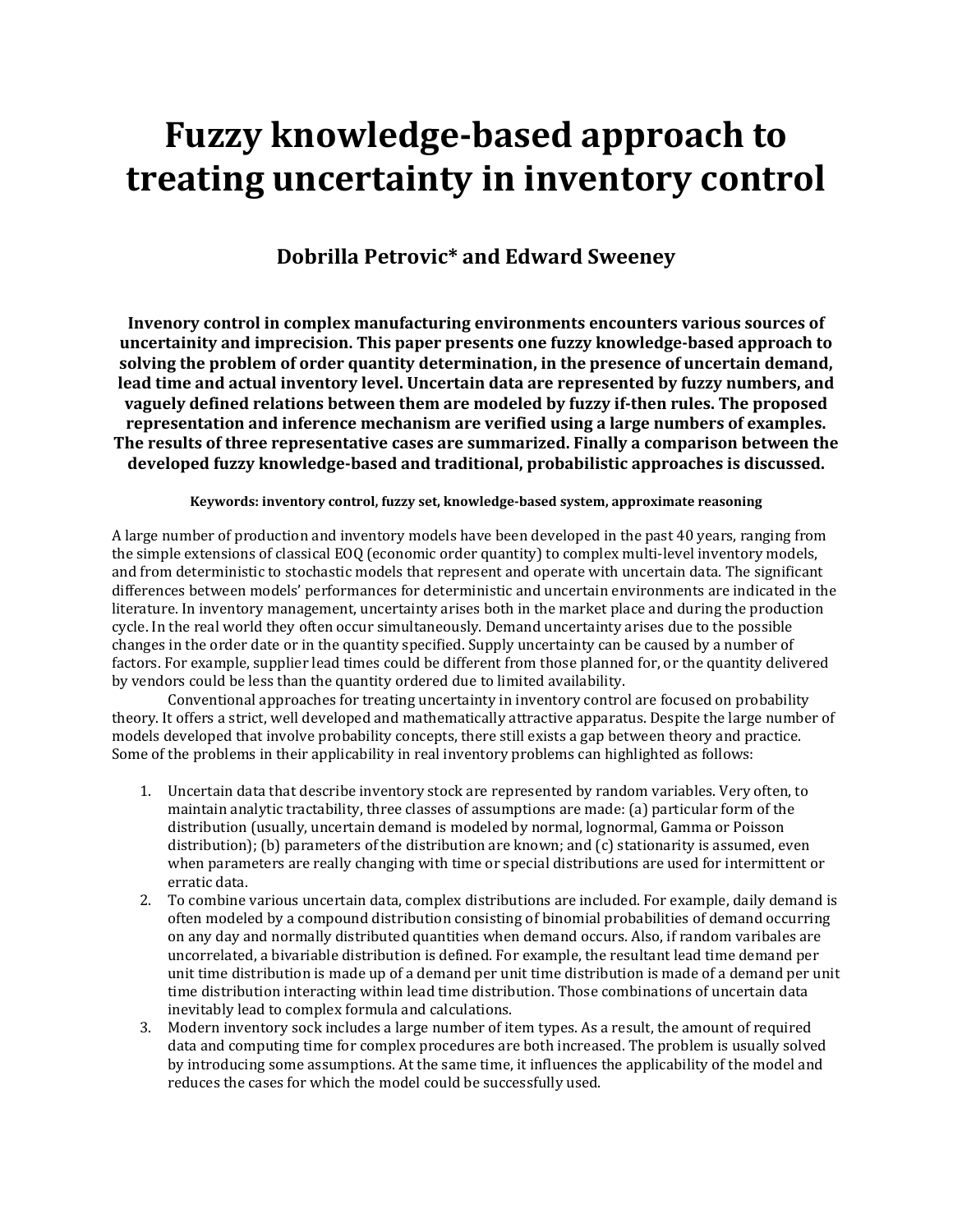- 4. Many different lot-sizing techniques are available for order sizing. The choice of lot-sizing rule has a significant effect on the model's performance in the presence of uncertainty.
- 5. Complex, analytical approaches could be successfully replaced by simulation. Analysis of simulation results, especially for non-terminating inventory control system, requires a large number of simulation runs. Since the starting conditions can create a bias in the estimate of the system's steadystate performance, it is necessary to make the run as long as possible.

Various new methods for treating uncertainty have been developed. They consider uncertainty and imprecision from difficult points of view. The question of the appropriateness of these methods for representing and handling uncertainties in a real, complex inventory control arises. It as attracted attention, both from the viewpoint of theoretical basis and of practical application.

 This paper presents a new approach to treating uncertainty in inventory control based on fuzzy set theory. The inventory under consideration is a single-point stock, periodically reviewed. The problem is to determine the replenishment quantities that should be ordered for various types of inventory items.

#### Fuzzy knowledge-based system

The quantity that should be ordered far an inventory item depends upon various parameters such as demand, lead time, replenishment rate, required service level and various costs. Most of those parameters could be characterized as follows:

- 1. Parameter values and relations between them are uncertain and imprecise. Their estimation is often based on the subjective beliefs of managers.
- 2. It is difficult to measure them, either because there is no unit of measurement or there is no quantitative criterion for representing their values.
- 3. The knowledge available about their values and relations is incomplete.
- 4. Some of them are vaguely and unclearly defined.

In this approach, an inventory item is defined by three uncertain parameters: demand, lead time and actual inventory stock level. In practice, they are often imprecisely estimated. For example, expected demand may be expressed as *about* 10 items, inventory level could be *approximately* 12 items, lead time about 50 hours or more, and so on. Those approximate qualifiers are presented by fuzzy if-then rules. Fuzzy rules relate angular membership functions are often used in applications, because it models linguistic terms *about, more or less, approximately* quite well and in a natural way, and it also simplifies the operations on fuzzy numbers. Triangular fuzzy number are determined by three values [l, m, u], where I represents the lower bound,  $m$  the mean value and  $u$  the upper bound of a fuzzy number. The membership degrees are 0 for points  $l$  and  $u$ , and it reaches 1 for m. The larger the difference  $u$ - $l$ , the greater the uncertainty in the represented data. Boundaries are subjective in nature, and are input by the user of the system. Examples of membership functions for uncertain demand, actual inventory level and lead time are given in Figure 1.

 Heuristics used to estimate necessary order quantity are presented by fuzzy if-then rules. Fuzzy rules relate dominance between the linguistically described demand and actual inventory level, an imprecise lead time, to the recommended order quantity. The term 'dominance' denotes the result of comparison of demand and inventory level. It denotes the degree to which the demand is higher than the inventory level, such as low, medium and high, and to describe lead time such as short, medium and long. Order quantity could be specified as very small, small, medium, large and very large. All qualifiers are represented by fuzzy sets. Their membership functions are derived by the inventory control exports. The appropriate domain range for lead time and order quantity qualifiers are dependent upon the particular inventory stock. Subjectively defined fuzzy sets for those parameters are shown in *Figure* 2.

If-then fuzzy rules are defined for every combination of qualifiers. For example, three rules for low dominance between demand and inventory level suggested are:

IF dominance is low AND lead time is short THEN order very small item quantity IF dominance is low AND lead time is medium THEN order small item quantity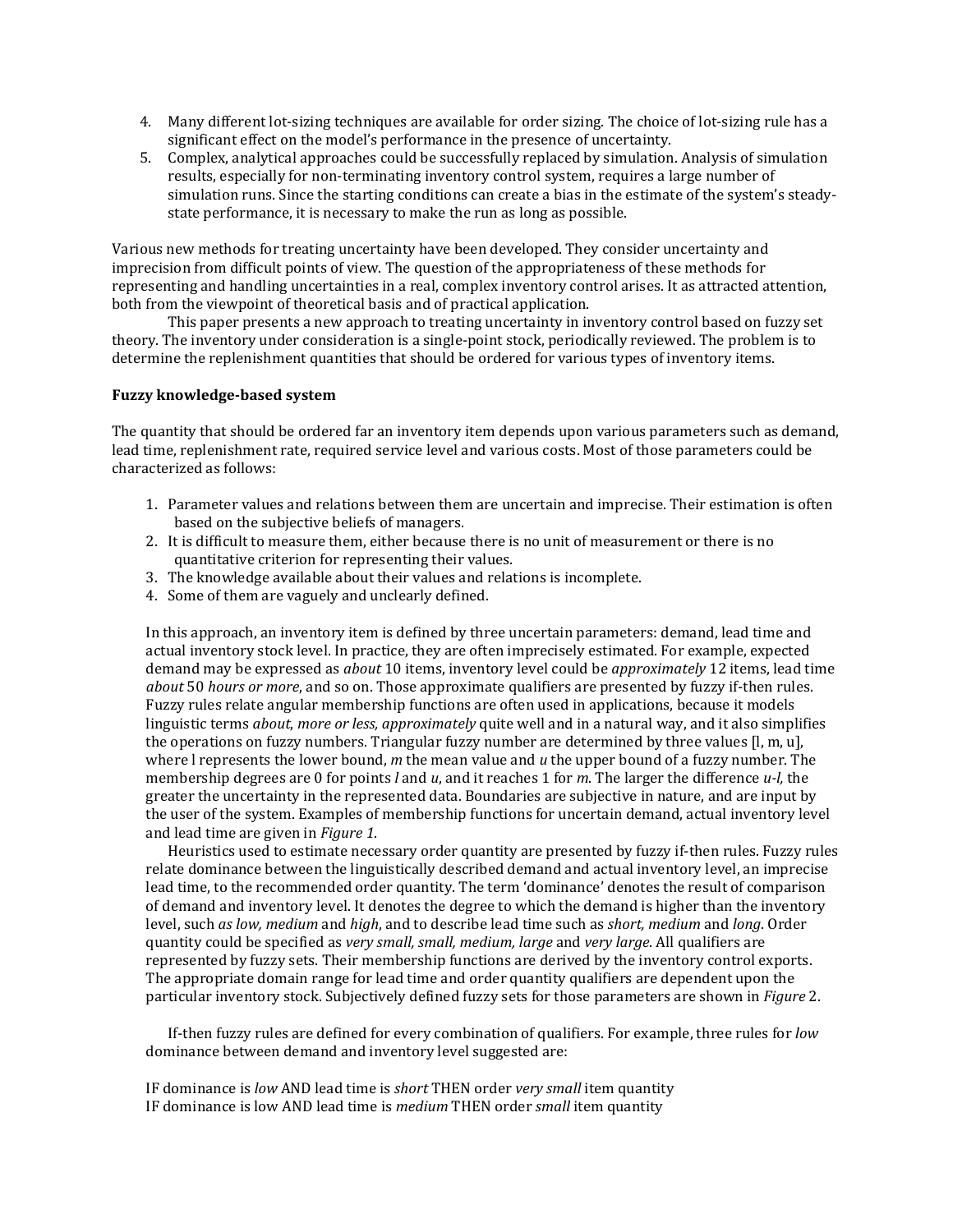IF dominance is low AND lead time is long THEN order medium item quantity

The rules should reflect the actual inventory policy, and they ban be modified easily.

#### Approximate reasoning

Approximate reasoning is the process by which an imprecise conclusion is deduced from a collection of imprecise premised. In this approach, order quantity is estimated according to the imprecise premises of the rules and uncertain data that define the inventory item (i.e. demand, lead time and actual item inventory level). Reasoning is performed through the following steps:

**Step 1** Dominance between fuzzy numbers D and I (actual inventory level) is calculated. Various procedures for fuzzy number comparison have been developed. One efficient procedure is applied in this approach. Dominance is a number from the [0, 1] interval, where 0 indicates complete nondominance and 1 total dominance of  $D$  and  $I$ . The following formula is used:

Dominance  $(D,I)$  =<br>area where D dominates  $I + \alpha$ rea where D and I are indifferent area of  $D$  + area of  $I$ 

The area where D dominates I is defined for two cases:

- 1. If D and I do not overlap, the area of dominance is the whole area of D if the fuzzy number D is to the right-hand side of the fuzzy number (see Figure 3a).
- 2. In the case of overlap between D and I, the area of dominance includes the area that belongs to D and is to the right-hand side of the overlap and the area that belongs to I and is to the left-hand side of the overlap (see Figure 3b).
- The area where D and I are indifferent is the intersection of the fuzzy numbers D and I.

Dominance between D and I is 0 or 1, whenever D and I do not overlap and D is to the left-hand or right-hand side of I, respectively. Those two extreme cases are covered by the separate heuristic rules.

Step 2 The first fuzzy rule from the knowledge-base is extracted. The rule has the following form:

IF dominance is FD AND lead time is FLT THEN order quantity is FOQ

Where FD, FLT and FOQ are fuzzy qualifiers for dominance, lead time and order quantity size, respectively.

Step 3 The membership degree of dominance (D,I) (calculated in Step 1) in the fuzzy set FD is determined.

Step 4 The item lead time represented by fuzzy number LT and fuzzy qualifier FLT are compared. Compatibility between them is represented by a number in the [0,1] interval, where 0 means total incompatibility between the two fuzzy sets and 1 denotes full compatibility. The following formula is used when the qualifier FLT is medium:

Compatibility (LT, FLT)  $H(LT, FLT)$ 

# $1 - \frac{area of LT + area of FIT}{area of FLT}$

where H(LT, FLT) is the Hamming distance, which measures the difference between two fuzzy sets:

#### $H(LT, FLT) = f (x \in S)[uLT(x) - uFLT(x)]dx$

where S is the domain of fuzzy sets and uLT and uFLT are membership functions for fuzzy lead time and the fuzzy qualifier medium, respectively (see Figure 4b):

compatibility (LT, FLT)=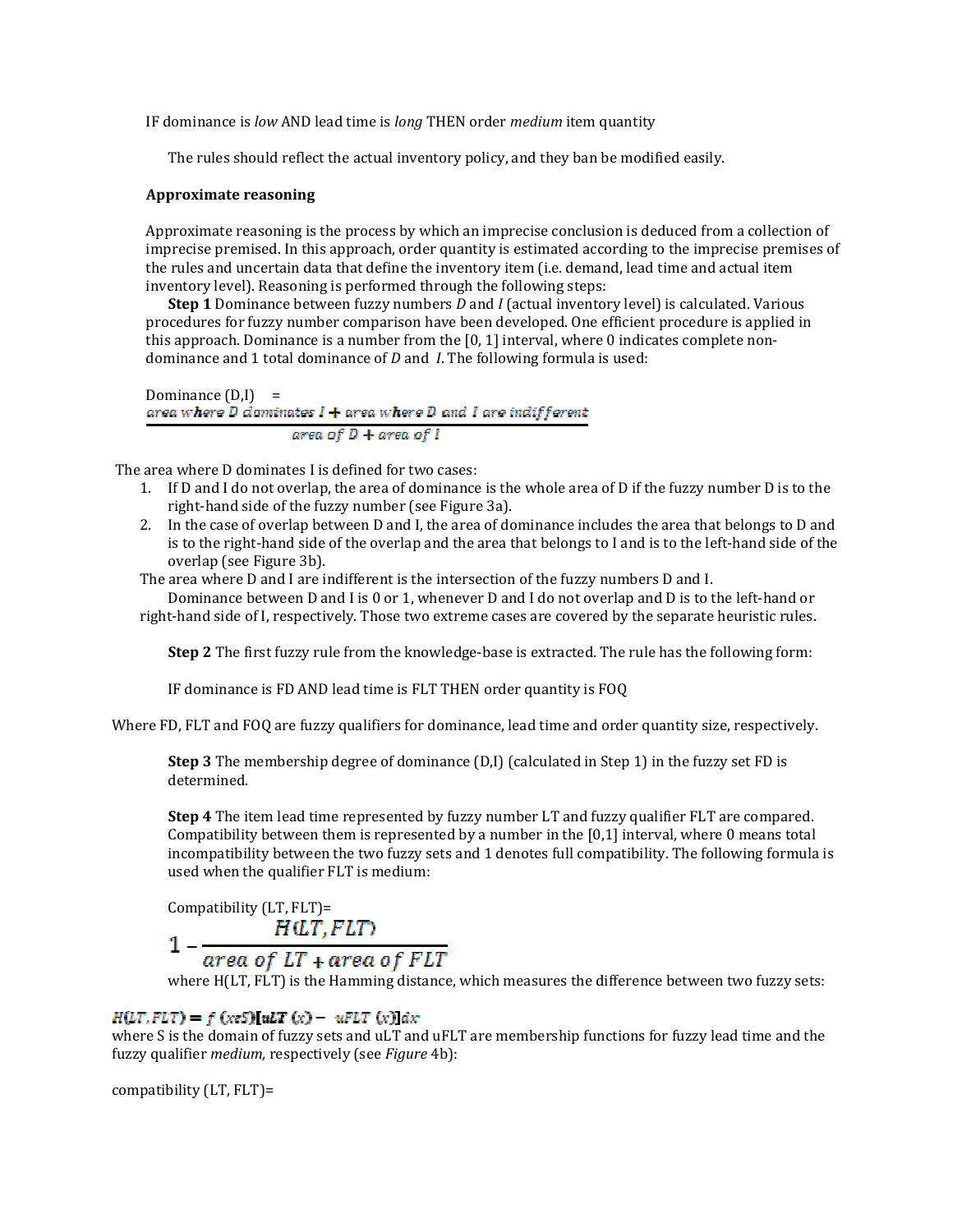#### area of LTIintersection of FLT and LT

#### area of LT

Step 5 To evaluate the rule-premise truth value, the membership value obtained in Step 3 and the compatibility value from Step 4 are combined by the AND connective. The usual definition for AND connective is applied, i.e. a AND b=min(a,b), where a and b are truth values.

Step 6 The truth value of the rule-consequent part cannot exceed the premise truth value. The appropriate fuzzy set FOQ is 'cut' by the premise truth value. Steps (2)-(6) are repeated for every fuzzy rule in the knowledge-base.

Step 7 The union of the all 'cut' consequent fuzzy sets is found. The union represents the fuzzy quantity order suggested.

**Step 8** Translation of the fuzzy described quantity to executable decision is performed by applying arithmetic defuzzification. The moment method is used, i.e. projection of the centre of the area under the membership function curve to the x-axis is selected as a fuzzy set representative scalar. This implies that small premise truth value variations cause continuous changes of recommended order quantity.

#### Performance analysis

The approach developed was verified using numerous examples. It was shown that the fuzzy knowledge based system generated outputs which were compatible with the experience of experts in the inventory domain, and were in accordance with common sense knowledge. The influence of various linguistically described inputs to the recommended order quantity was examined.

 Three representative test examples are presented. The data common for all test examples were the following: current inventory level I was about 12 items and was modeled by fuzzy number [10, 12, 14] (see Figure 1b) and qualifiers for dominance between demand and actual inventory level, lead time and order size were defined in Figure 2.

#### Test 1

Test 1 examined the impact of increasing demand on the recommended order quantity. Lead time was represented by the fuzzy number [40, 50, 60] hours. Uncertain demand was increasing from about 9 to about 15 items. The results obtained by developed fuzzy knowledge-based system are presented in Table 1.

 Increasingly demand causes non-linear order quantity increments. This is compatible with traditional approaches. Abrupt changes in order quantity were notices for demands with mean values in [10,11] and [13, 14] intervals. Abruptness is caused by increasing demand dominance over actual inventory level, which is shifted from low to medium to high dominance, respectively.

| rabic 1. The impact of mercasing acmains of oracl quantity |                 |                       |  |  |  |  |  |
|------------------------------------------------------------|-----------------|-----------------------|--|--|--|--|--|
| <b>Demand D</b>                                            | Dominance (D,I) | <b>Order quantity</b> |  |  |  |  |  |
| [5, 9, 13]                                                 | 0.125           | 2.333                 |  |  |  |  |  |
| [6, 10, 14]                                                | 0.222           | 2.397                 |  |  |  |  |  |
| [6.7, 10.7]                                                |                 |                       |  |  |  |  |  |
| 11.7                                                       | 0.307           | 4.955                 |  |  |  |  |  |
| [7, 11, 15]                                                | 0.347           | 9.528                 |  |  |  |  |  |
| [8, 12, 16]                                                | 0.5             | 11                    |  |  |  |  |  |
| [9, 13, 17]                                                | 0.652           | 11.209                |  |  |  |  |  |
| [9.2, 13.2,                                                |                 |                       |  |  |  |  |  |
| 17.2                                                       | 0.68            | 15.825                |  |  |  |  |  |
| [10, 14, 17]                                               | 0.778           | 20.804                |  |  |  |  |  |
| [11, 15, 19]                                               | 0.875           | 20.889                |  |  |  |  |  |

#### Table 1: The impact of increasing demand of order quantity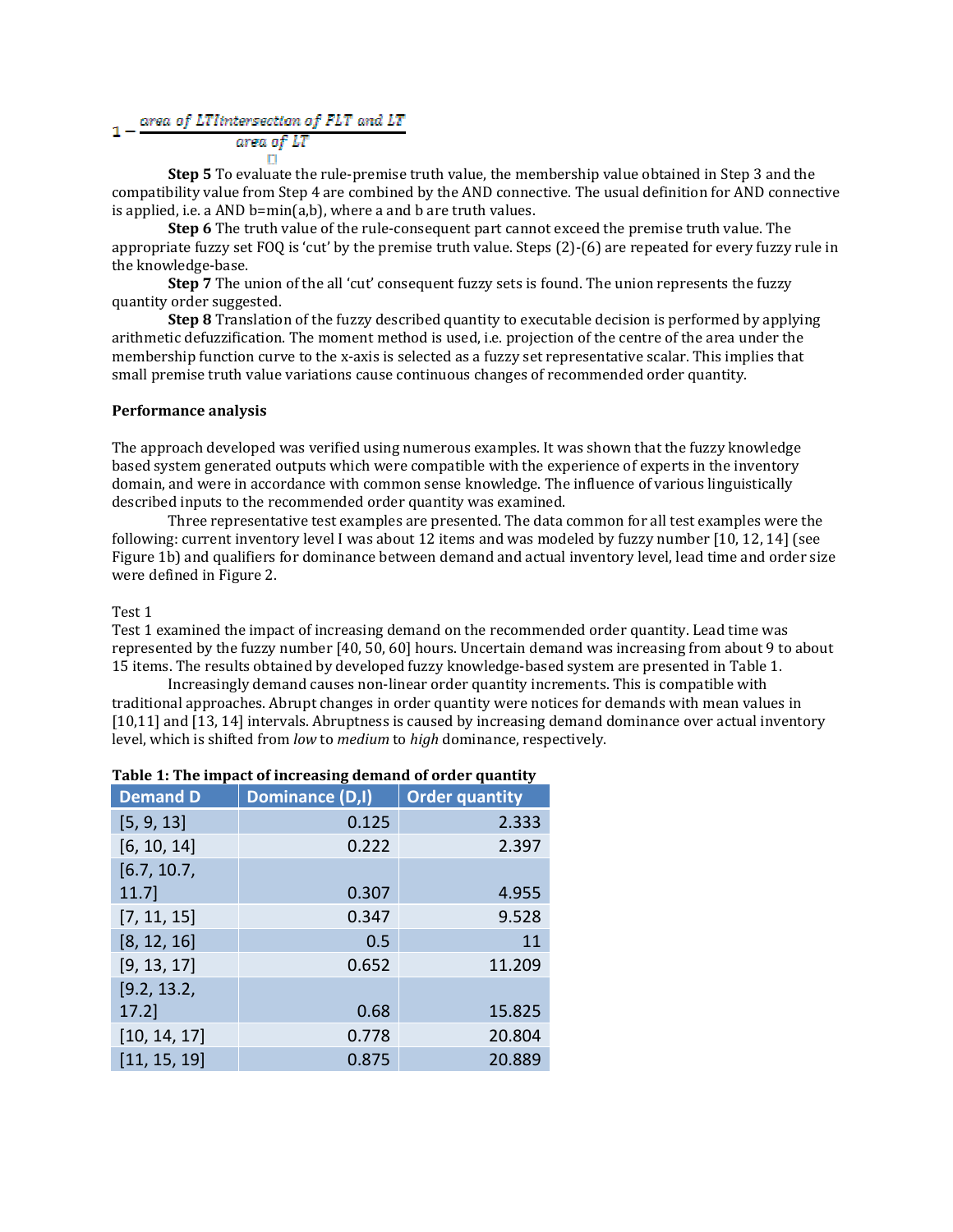#### Test 2

#### Test 2 analyzed

 sensitivity of the developed approach to the variation of input data uncertainty. Mean value of fuzzy demand was fixed to 14 items. Demand uncertainty was changed by lower and upper bound alterations. Approximate lead time was [40, 50, 60] hours. The results of the test are given in Table 2.

 The output order quantity does not always respond to small changes in the uncertain input demand. The order quantity remains the same as long as the input lead time influences the rule-premise truth value more than demand data. In this test, the following rule was fired:

IF dominance is high AND lead time is medium THEN order high item quantity

The compatibility between the lead time *about* 50 hours (i.e. fuzzy number [40, 50, 60]) and *medium* lead time was 0.5. as long as the dominance of demand over actual inventory level was high with the truth value greater than 0.5, the premise truth value remained 0.5. The minimum function that defines the AND logical connective makes the model more robust. The output can be more sensitive to small input charges by taking over AND connective makes the model more robust. The output can be made more sensitive to small input changes by taking other AND connective definitions (for example a AND b=  $a \times b$ , where a and b are truth values).

#### Test 3

In test 3, both input data were changes. Uncertain demand was increasing from about 10 to about 14 items, and lead time was decreasing from *about* 90 to *about* 10 hours. Final order quantities are presented in Table 3.

 In accordance with common sense expectations, the calculated order quantities are approximately fixed at the same level- 11 items.

#### Fuzzy versus probabilistic approach

The fuzzy knowledge-based approach exhibits some advantages in solving inventory control problems over the traditional probabilistic approach. They can be summarized as follows:

1. The Fuzzy approach offers a more natural description of uncertain data than probability theory. Linguistic qualifications of unknown data such as demand and lead time are frequently encountered in real-life inventory settings.

| <b>Demand D</b> | Dominance (D,I) | <b>Order quantity</b> |  |
|-----------------|-----------------|-----------------------|--|
| [13, 14, 15]    | 0.94            | 20.889                |  |
| [13, 14, 16]    | 0.952           | 20.889                |  |
| [12, 14, 15]    | 0.775           | 20.793                |  |
| [12, 14, 16]    | 0.875           | 20.889                |  |
| [11, 14, 17]    | 0.82            | 20.889                |  |
| [10, 14, 18]    | 0.778           | 20.804                |  |
| [9, 14, 19]     | 0.745           | 20.671                |  |
| [8, 14, 20]     | 0.719           | 20.559                |  |
| [7, 14, 21]     | 0.698           | 19.635                |  |

#### Table 2: Sensitivity of order quantity to various levels of demand uncertainty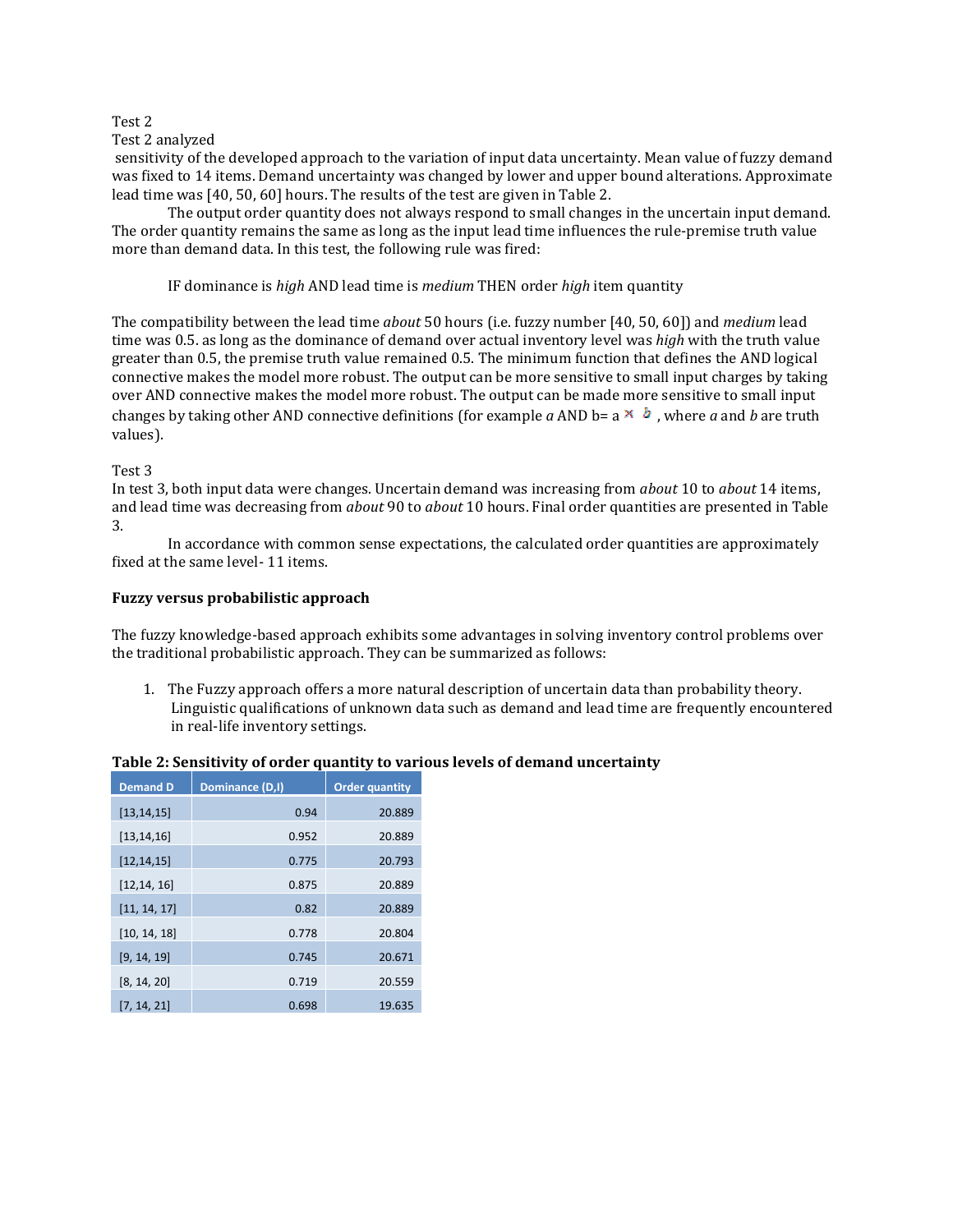| Dominance (D, I) | <b>Lead time</b> | <b>Order quantity</b> | <b>Demand D</b>   |
|------------------|------------------|-----------------------|-------------------|
| 0.778            | [80, 90,<br>100  | 11                    | [6, 10, 14]       |
| 0.719            | [70, 80, 90]     | 10.384                | [6.5, 10.5, 14.5] |
| 0.653            | [60, 70, 80]     | 11.629                | [7, 11, 15]       |
| 0.58             | [50, 60, 70]     | 11                    | [7.5, 11.5, 15.5] |
| 0.5              | [40, 50, 60]     | 11                    | [8, 12, 16]       |
| 0.42             | [30, 40, 50]     | 11                    | [8.5, 12.5, 16.5] |
| 0.347            | [20, 30, 40]     | 11.78                 | [9, 13, 17]       |
| 0.281            | [10, 20, 30]     | 11.979                | [9.5, 13.5, 17.5] |
| 0.222            | [0, 10, 20]      | 11                    | [10, 14, 18]      |

#### Table 3: Impact of increasing demand and decreasing lead time on order quantity

- 2. The inventory control strategy can be adequately captured by the fuzzy if-then rules. Fuzzy rules are very flexible, and can be easily modified according to the current control policy.
- 3. Other parameters that describe complex inventory environments such as replenishment rate, various restrictions concerning warehouse space, production capacity, and so on, could be simply incorporated into fuzzy knowledge-base. On the other hand, in traditional approach, every parameter which is added requires either a new probabilistic model or makes the existing one more complex.
- 4. Some of the parameters are vaguely defined. For example, linguistically estimated requirements for service level (very high, high, average, and so on) are more appropriate and conceivable than a precisely expressed probability of not running out of stock.
- 5. It is easier to provide a useful explanation to an end-user of the developed system, and to describe the heuristics and approximate reasoning applied for decision making.

However, possible weaknesses concerning the application of fuzzy sets in general, and in inventory control problems specifically, still remain:

- 1. Various uncertain data can be represented by triangular membership functions, but there is no strict procedure for creating the appropriate triangular boundaries.
- 2. There is no guidance for a 'best' selection of logical connective definitions for a given domain specific problem.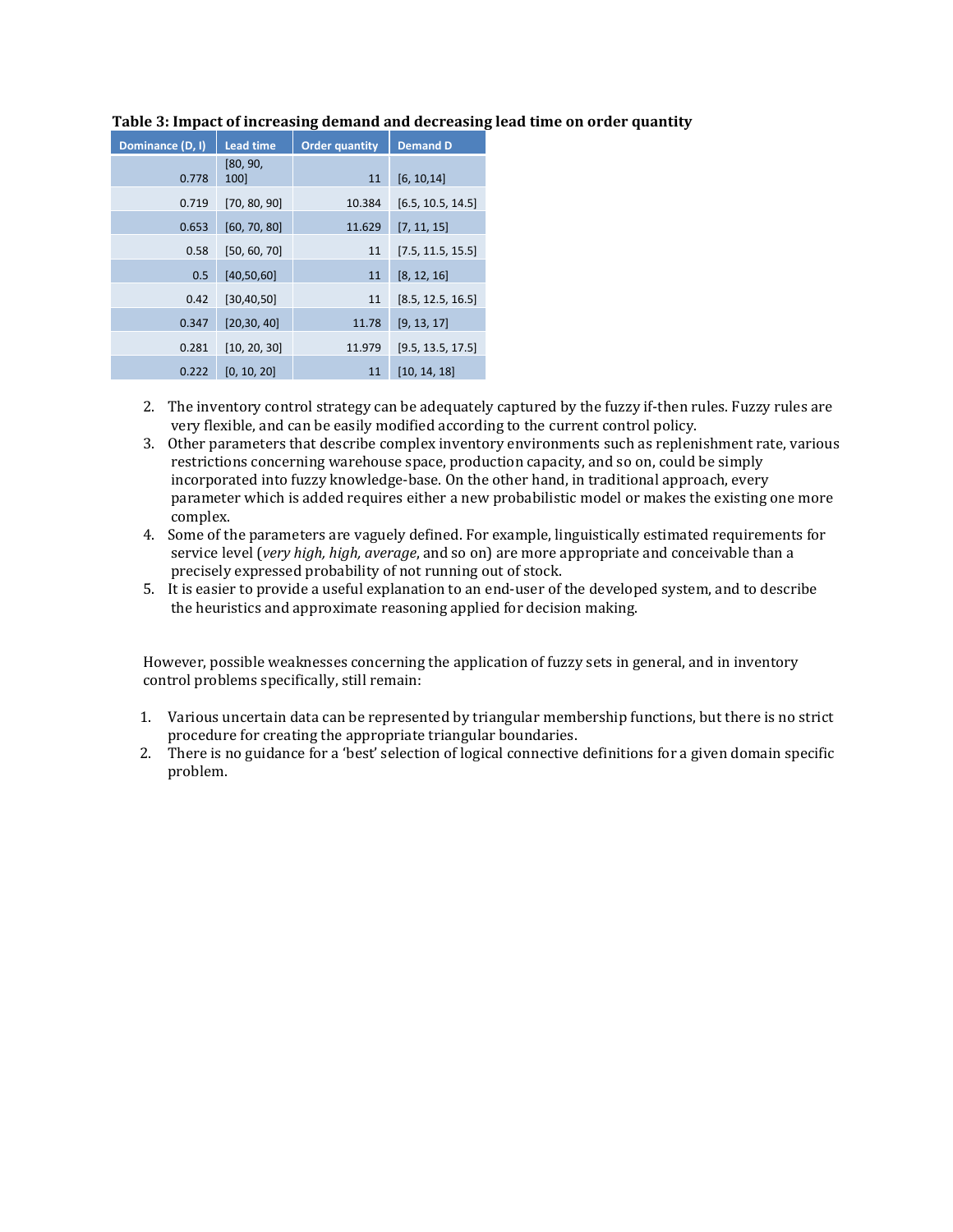